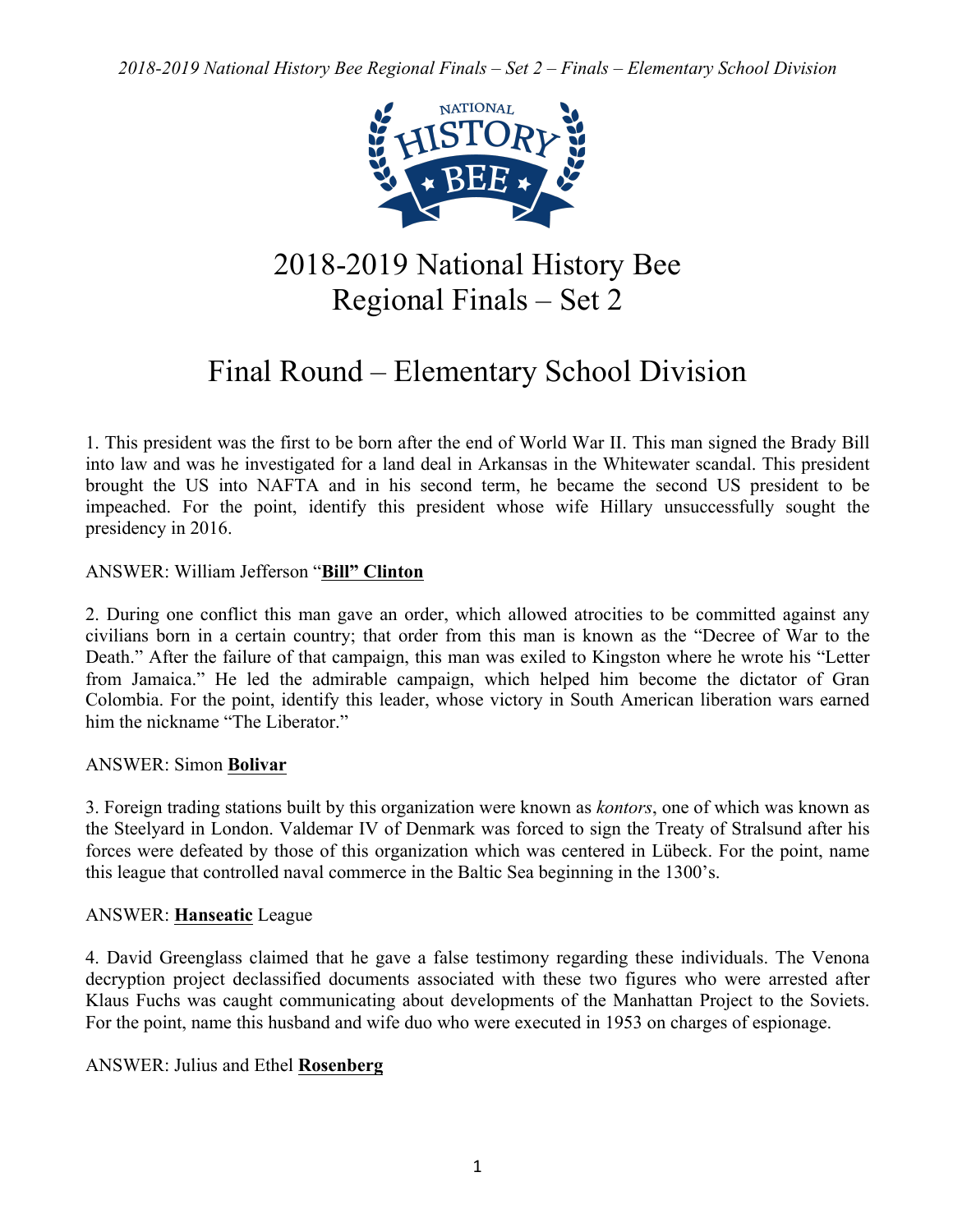5. The Golden House was built after this event by a man who allegedly used his own gardens to cover one group with the "skin of beasts" before their execution. The leader of the central city was likely in Antium at the time of its occurrence. Beginning near the Palatine Hill, this event was not actually accompanied by an emperor playing a fiddle. For the point, name this 64 AD event that burned much of an Italian city and which Nero blamed on the Christians.

# ANSWER: Great **Fire of Rome**

6. Along with infrastructure spending and a national bank, this was one of the three main policies Henry Clay proposed as part of the American System. The Nullification Crisis arose after two of these policies were declared unconstitutional within the boundaries of South Carolina, including an 1828 example called one "of Abominations." For the point, name these revenue generating protective taxes on imports and exports.

### ANSWER: **tariff**s (abominations mainly)

7. One inhabitant of this island stayed in the home of Betsy Balcombe during the construction of its Longwood House. Zulu leader Cetshwayo's son was sent to this island whose most famous inhabitant was forced to live here after the Hundred Days. That inhabitant of this island had previously escaped from Elba. Found in the middle of the South Atlantic Ocean, for the point, name this island where Napoleon died in exile.

### ANSWER: **St. Helena**

8. In 1994, Joe Cocker returned for the celebration of the  $25<sup>th</sup>$  anniversary of this event. John Sebastian and Wavy Gravy appeared at this event where in the middle of the night, Crosby, Stills, Nash, and Young first sang "Marrakesh Express" in concert. The third day of this event started with Jimi Hendrix waking up the crowd to an iconic rendition of "The Star-Spangled Banner." For the point, identify this event that was advertised by a picture of a bird sitting on a hand holding a guitar, a 3-day long concert held in New York state in 1969.

# ANSWER: **Woodstock** Music & Art Fair

9. The fact that no bullets were fired during a military coup in this country led that coup to be called the Carnation Revolution. An economist named Antonio Salazar ruled this country as leader of its authoritarian Estado Novo regime during the mid-20<sup>th</sup> century. In 1910, this country's ruling of House of Braganza was brought to an end. For the point, identify this country that suffered a devastating  $18<sup>th</sup>$ century earthquake that produced tsunamis on the Iberian Peninsula.

# ANSWER: **Portugal**

10. This court case gave rise to the court case of *McGrain v. Daugherty*. Thomas Walsh led investigations of this scandal that saw Edward Doheny given rights to certain areas of the Elk Hills. This scandal arose after Interior Secretary Albert Fall leased Navy reserves of the central good to large corporations. For the point, name this 1920's scandal involving bribes given for oil contracts that rocked the Harding presidency.

#### ANSWER: **Teapot Dome** Scandal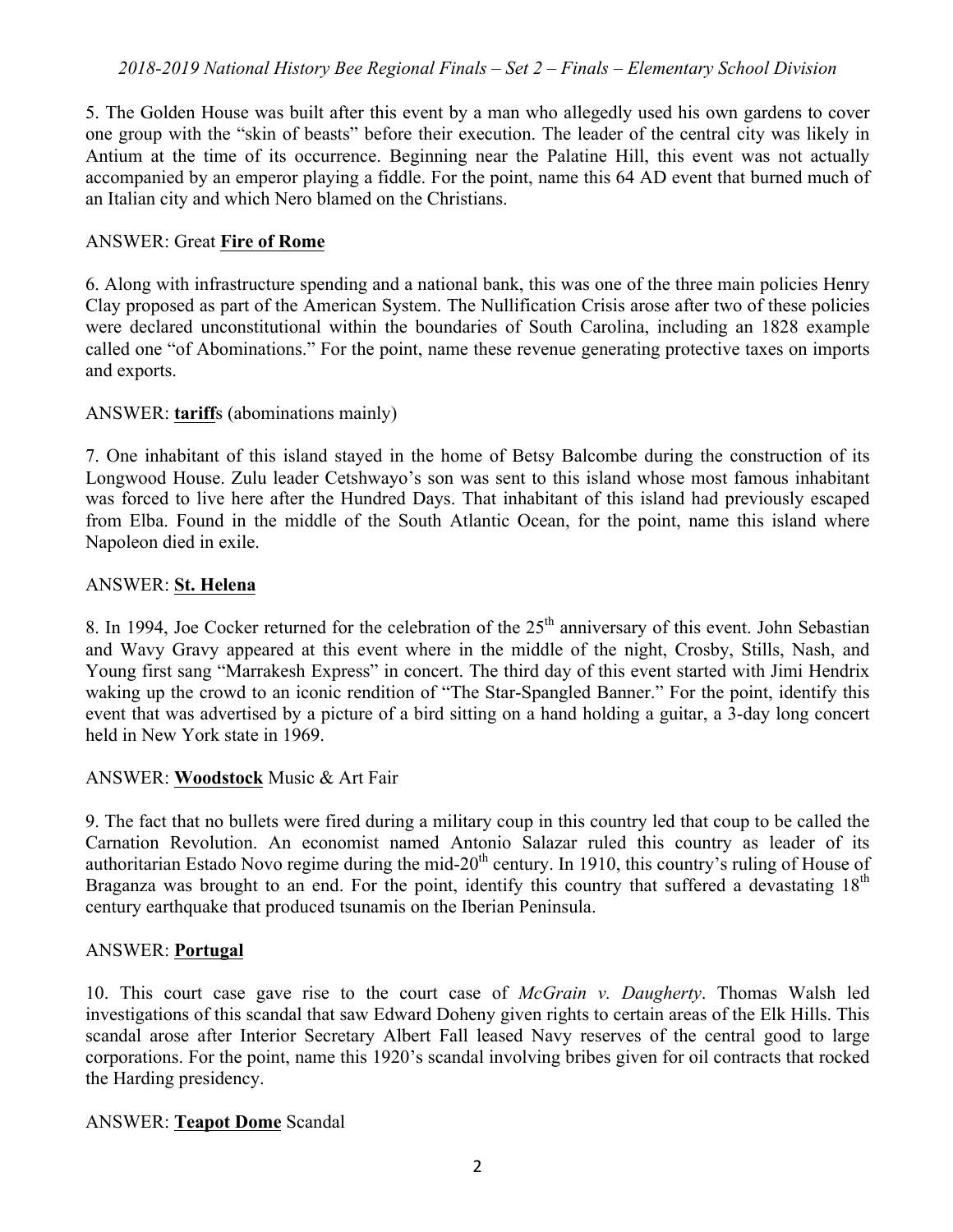11. This man's namesake mausoleum is found next to the Umayyad Mosque in Damascus. The leader of the Ayyubid Dynasty, this man's forces lost the Battle of Montgisard but, ten years later, managed to captured Guy of Lusignan during the Battle of Hattin in 1187. Richard the Lionheart was unable to recapture Jerusalem from, for the point, what Muslim sultan who warred with European armies during the Third Crusade?

# ANSWER: **Saladin**

12. This person aided James Montgomery's raids along the Combahee River. Sarah Hopkins wrote "Scenes in the Life" of this woman. This person, whose picture has been proposed to be added to the \$20 bill, helped John Brown plan the raid on Harper's Ferry and later became a Union spy. William Lloyd Garrison labeled this woman "Moses" due to her abolitionist activities. For the point, name this former slave who would routinely lead slaves out of the South.

# ANSWER: Harriet **Tubman**

13. On this island, Koxinga defeated its European colonists and established a namesake regime. Shortly after his electoral victory, Donald Trump controversially called the leader of this island, Tsai Ing-Wen. Known as Formosa under the Dutch, this island was where Chiang Kai-Shek ruled from after 1949. For the point, name this island off the east coast of mainland China.

# ANSWER: **Taiwan**

14. Before becoming chief justice, Earl Warren was the losing vice presidential candidate in this election in which then South Carolina governor Strom Thurmond carried four states as a candidate for the Dixiecrat Party. A picture at St. Louis Union station shows the winner of this election holding a famous *Chicago Tribune* issue which claimed that Thomas Dewey had defeated its winner. For the point, name this election won by Harry Truman.

# ANSWER: Election of **1948**

15. This position was disestablished following the Treaty of Lausanne as part of the secularization campaign of Ataturk. The holders of this position known as "Rashidun" are believed, in Suuni Islam, to have been the only ones to hold this position who followed the Qu'ran, and as such are called "Rightly Guided." For the point, identify this position held by the successors of Muhammad, which ISIS claimed to have re-established.

# ANSWER: **Caliph** (accept **Caliphate**)

16. An architect named Dinocrates of Rhodes was responsible for the design of this city, one of whose famous buildings was proposed by Demetrius of Phalerum. Another monument in this city sometimes known as the Pharos was built under the reign of Ptolemy II Philadelphus. Over 100,000 books were thought to have been kept in a library in, for the point, what Egyptian city home to a famous lighthouse?

# ANSWER: **Alexandria**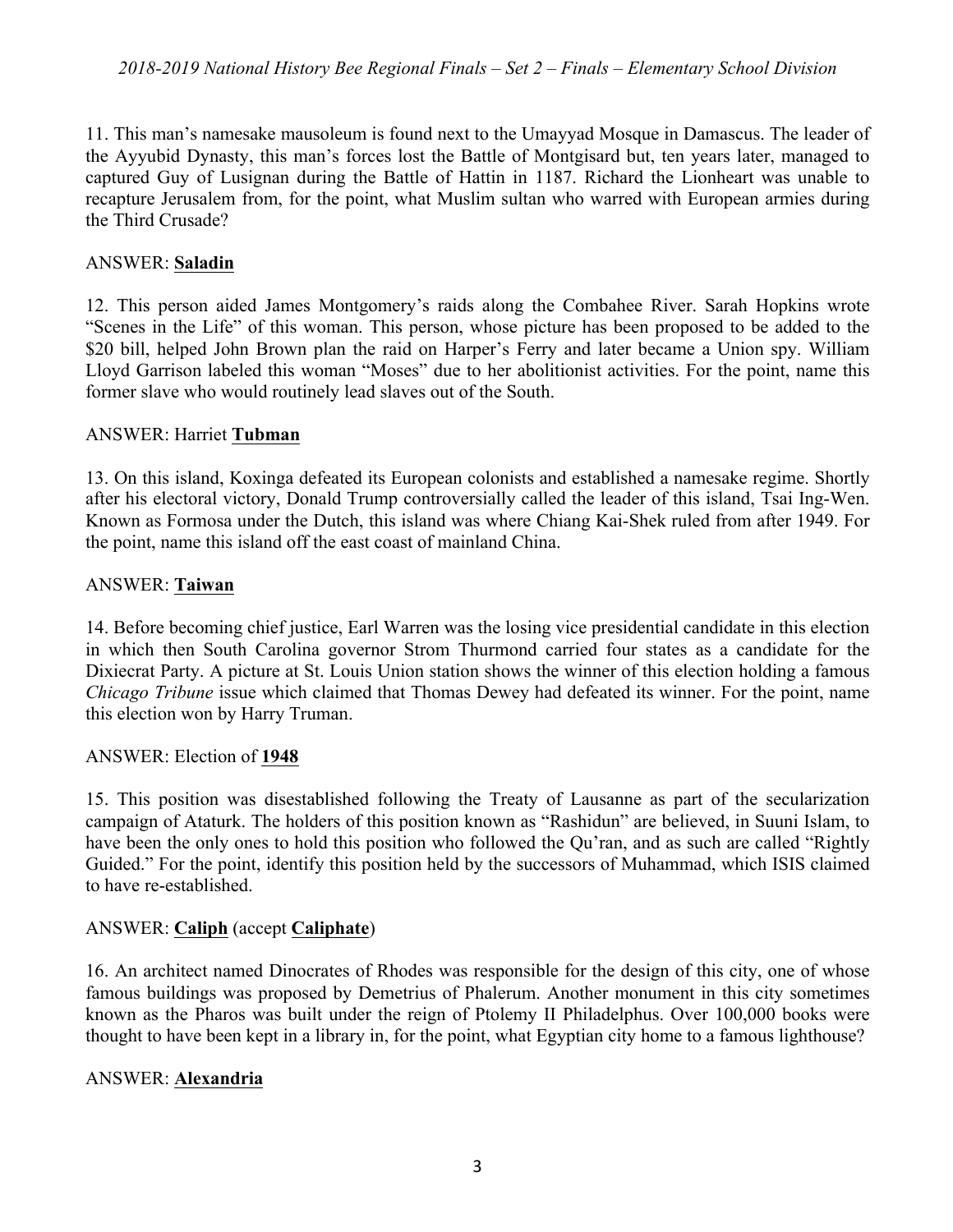# *2018-2019 National History Bee Regional Finals – Set 2 – Finals – Elementary School Division*

17. This person was at various times in her life married to both the author of the play *The Crucible* and to a baseball player who had a record 56-game hitting streak. This person appeared in an iconic scene above a subway grate in the film *Some Like it Hot* and the song "Candle in the Wind" by Elton John laments her early death. For the point, name this iconic actress who starred in films in the 1950's including *Gentlemen Prefer Blondes*.

#### ANSWER: Marilyn **Monroe**

18. Biggin Hill was temporarily shut down during this battle that began with a series of "nuisance raids." Operation Eagle Attack was the central assault conducted during this battle which was to be followed by an invasion known as Operation Sea Lion. In one speech, Winston Churchill claimed that this battle was to start after claiming the "Battle of France is over." For the point, name this 1940 battle above the United Kingdom.

#### ANSWER: Battle of **Britain**

19. Herman Mynter provided the first diagnosis in response to this event, whose perpetrator had been influenced by Emma Goldman and other anarchists. A "Safety Automatic" revolver was used to carry out this event inside the Temple of Music. Leon Czolgosz [**CHOLE-gosh**] carried out this event that occurred during the Pan-American Exposition in Buffalo, New York. For the point name this 1901 event that ended the life of an American president.

ANSWER: **assassination** of **McKinley** (accept murder, killing, etc. in place of assassination)

20. As part of his country's  $101<sup>st</sup>$  Amendment, this man's government was able to implement a nationwide Goods and Services Tax. That took place as part of a wider economic campaign led by this man that included the controversial demonetization of large banknotes. This leader of the BJP served for over a decade as the Chief Minister of Gujarat before succeeding Manmohan Singh in his current post. For the point, name this current Prime Minister of India.

#### ANSWER: Narendra **Modi**

21. During this war, members of the Pennsylvania National Guard were targeted in a Scud missile attack. A key point of fighting in this war was a road known as the Highway of Death, which led to one side's city of Basra. Norman Schwarzkopf led Operation Desert Storm during this conflict that was fought under the presidency of George H.W. Bush. For the point, name this 1990's conflict sparked by the Iraqi invasion of Kuwait.

ANSWER: First or Persian **Gulf** War (accept Operation **Desert Storm** before mention, do not accept or prompt on "Iraq War" but prompt on "First Iraq War")

22. A set of five tenets were put forth in a constitutional document passed during this period called the Charter Oath. The Boshin War helped the military bring about the beginning of this period. The Iwakura Mission was sent to learn about western culture during this period that saw an over tenfold increase in its country's silk production. Occurring immediately after the Tokugawa Shogunate, for the point, name this period of modernization in Japan.

#### ANSWER: **Meiji** Restoration